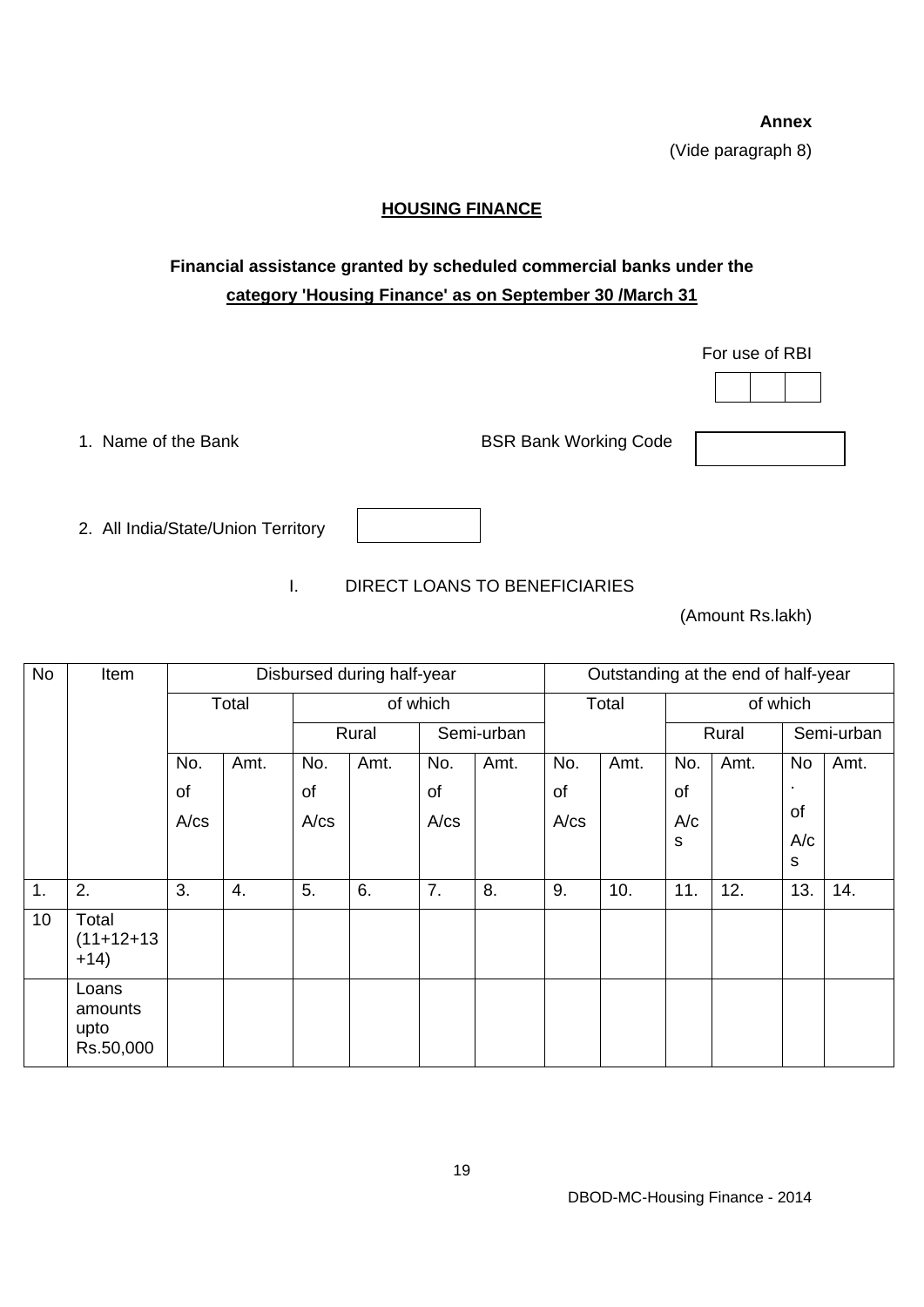| $\mathbf{1}$ . | 2.                                                                                                                                                                    | 3. | 4. | 5. | 6. | 7. | 8. | 9. | 10. | 11. | 12. | 13. | 14. |
|----------------|-----------------------------------------------------------------------------------------------------------------------------------------------------------------------|----|----|----|----|----|----|----|-----|-----|-----|-----|-----|
| 11.            | Individuals/groups<br>of individuals<br>(including co-<br>operative housing<br>societies)<br>belonging to<br><b>Scheduled Castes</b><br>(SC)/Scheduled<br>Tribes (ST) |    |    |    |    |    |    |    |     |     |     |     |     |
| 12.            | Individuals/groups<br>of individuals<br>(including co-<br>operative housing<br>societies) other<br>than SC/ST)                                                        |    |    |    |    |    |    |    |     |     |     |     |     |
|                | Loan amounts<br>above Rs.50,000                                                                                                                                       |    |    |    |    |    |    |    |     |     |     |     |     |
| 13.            | Individuals/groups<br>of individuals<br>(including co-<br>operative housing<br>societies)<br>belonging to<br><b>Scheduled Castes</b><br>(SC)/Scheduled<br>Tribes (ST) |    |    |    |    |    |    |    |     |     |     |     |     |
| 14.            | Individuals/groups<br>of individuals<br>(including co-<br>operative housing<br>societies) other<br>than SC/ST                                                         |    |    |    |    |    |    |    |     |     |     |     |     |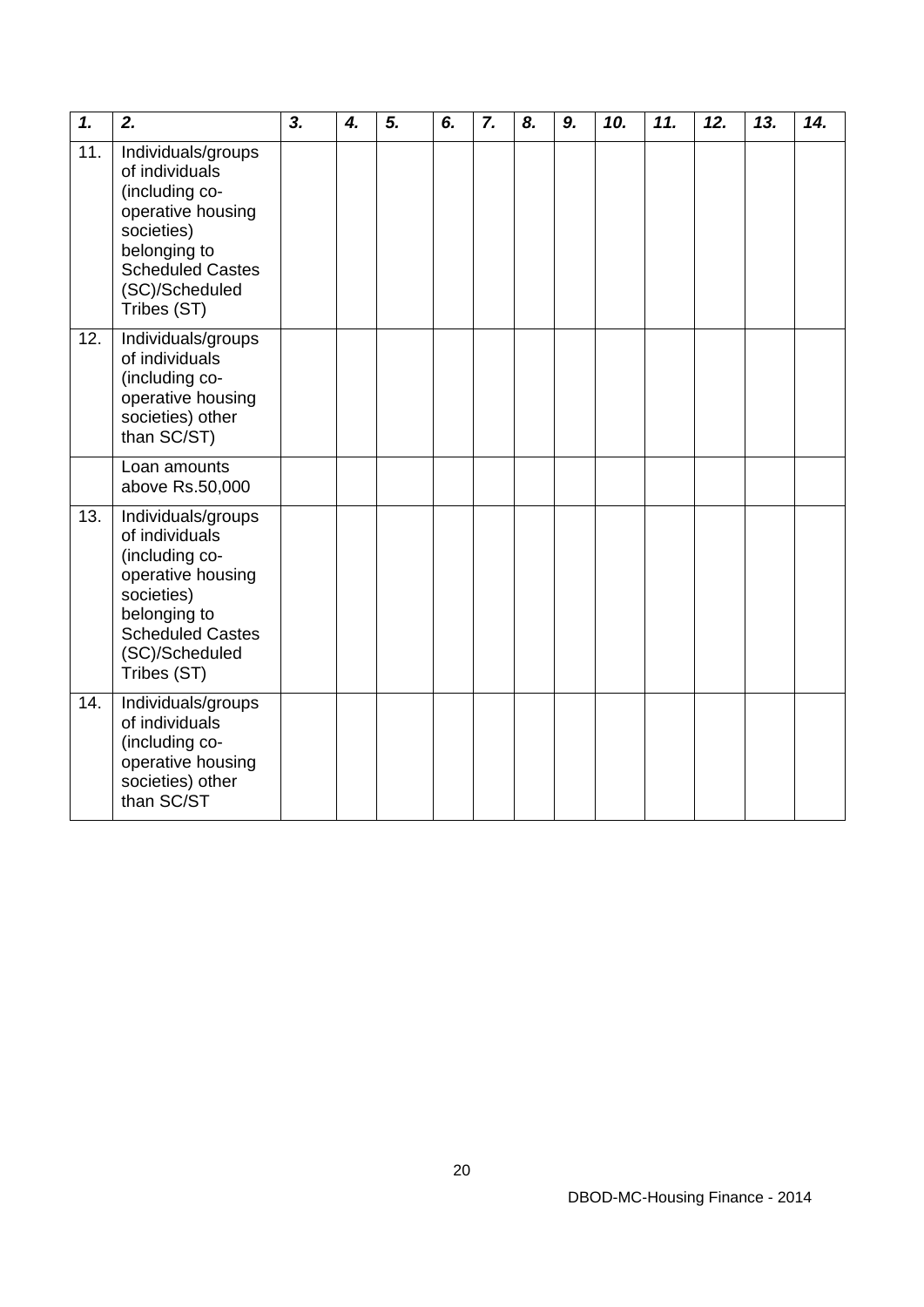|                |                                                          | year           | Disbursed during half- | Outstanding at the end<br>of half-year |        |  |
|----------------|----------------------------------------------------------|----------------|------------------------|----------------------------------------|--------|--|
| No.            | Item                                                     | No.of<br>A/cs. | Amount                 | No.of A/cs.                            | Amount |  |
| $\mathbf{1}$ . | 2.                                                       | 3.             | 4.                     | 5.                                     | 6.     |  |
| 20.            | Total (21+22+23+24+25+26)                                |                |                        |                                        |        |  |
| 21.            | <b>HUDCO</b>                                             |                |                        |                                        |        |  |
| 22.            | <b>State Housing Boards</b>                              |                |                        |                                        |        |  |
| 23.            | <b>Other State-level Agencies</b>                        |                |                        |                                        |        |  |
| 24.            | <b>Housing Finance Institutions</b><br>(other than HDFC) |                |                        |                                        |        |  |
| 25.            | <b>HDFC</b>                                              |                |                        |                                        |        |  |
| 26.            | <b>Others</b>                                            |                |                        |                                        |        |  |
|                | Of which for SC/ST                                       |                |                        |                                        |        |  |
| 30.            | Total (31+32+33+34+35+36)                                |                |                        |                                        |        |  |
| 31.            | <b>HUDCO</b>                                             |                |                        |                                        |        |  |
| 32.            | <b>State Housing Boards</b>                              |                |                        |                                        |        |  |
| 33.            | <b>Other State-level Agencies</b>                        |                |                        |                                        |        |  |
| 34.            | <b>Housing Finance</b><br>Institutions(other than HDFC)  |                |                        |                                        |        |  |
| 35.            | <b>HDFC</b>                                              |                |                        |                                        |        |  |
| 36.            | <b>Others</b>                                            |                |                        |                                        |        |  |
| 40.            | Sub-Total(10+20)                                         |                |                        |                                        |        |  |
| 41.            | Sub-Total(11+13+30)                                      |                |                        |                                        |        |  |

## II. LENDING THROUGH AGENCIES/INSTITUTIONS (INDIRECT LENDING)